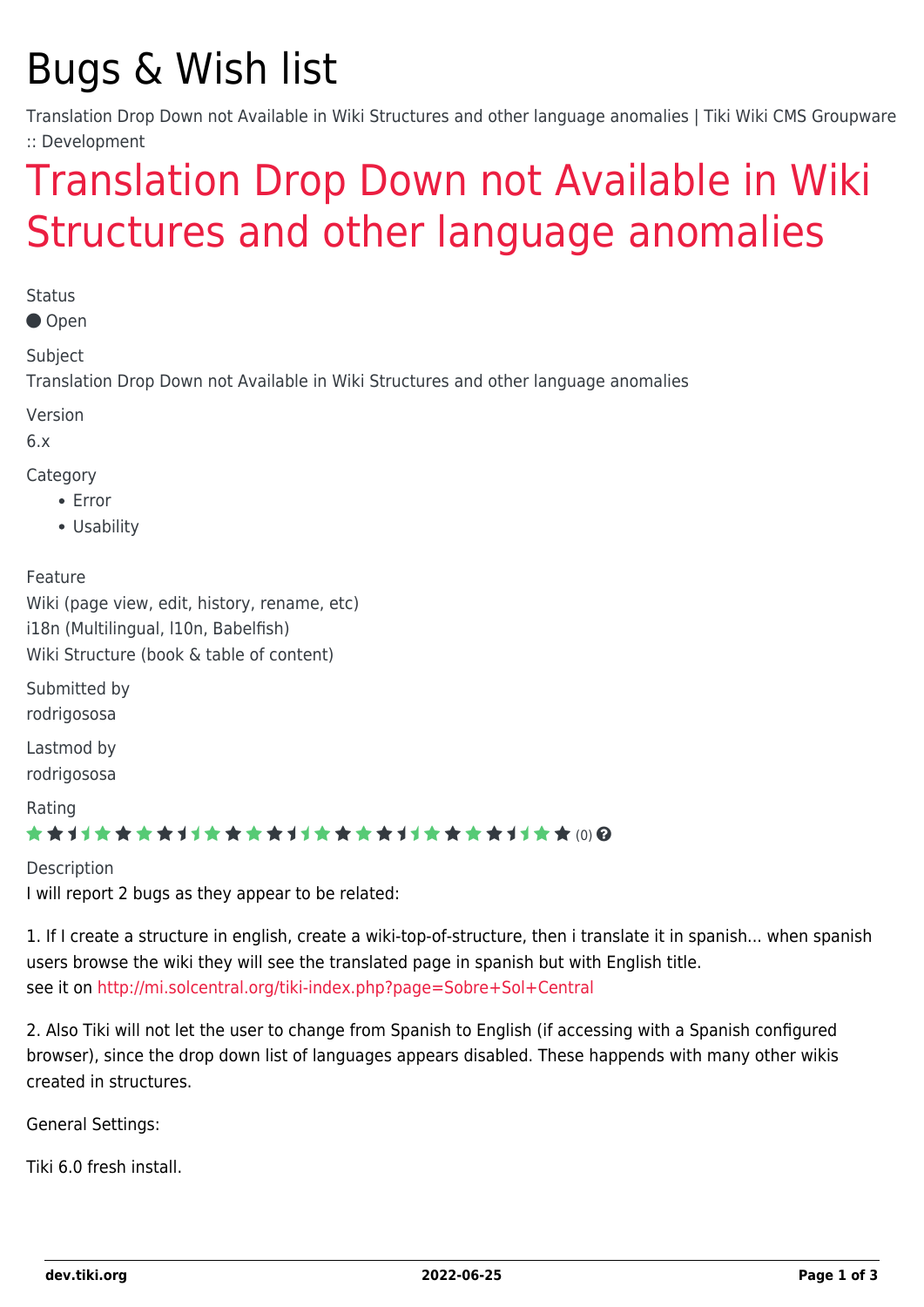Settings in Multilingual:

Detect browser language ON Show pages in user's preferred language ON Requires User Preferences Screen (OK) Users can change site language ON Display available translations ON Multilingual structures ON Requires Structures (OK) Requires Multilingual (OK)

Settings in Structures:

Open page as structure OFF

Importance 9 high Priority 45 Demonstrate Bug (Tiki 19+) Please demonstrate your bug on show2.tikiwiki.org Version: trunk ▼ [Create show2.tikiwiki.org instance](#page--1-0) Ticket ID 3686 Created Wednesday 01 December, 2010 15:02:02 GMT-0000 by rodrigososa LastModif

Wednesday 01 December, 2010 15:25:17 GMT-0000

## Comments

## Attachments

| filename                     | created | hits | comment | version | filetype |  |
|------------------------------|---------|------|---------|---------|----------|--|
| No attachments for this item |         |      |         |         |          |  |
|                              |         |      |         |         |          |  |

The original document is available at

[https://dev.tiki.org/item3686-Translation-Drop-Down-not-Available-in-Wiki-Structures-and-other-language-anoma](https://dev.tiki.org/item3686-Translation-Drop-Down-not-Available-in-Wiki-Structures-and-other-language-anomalies)